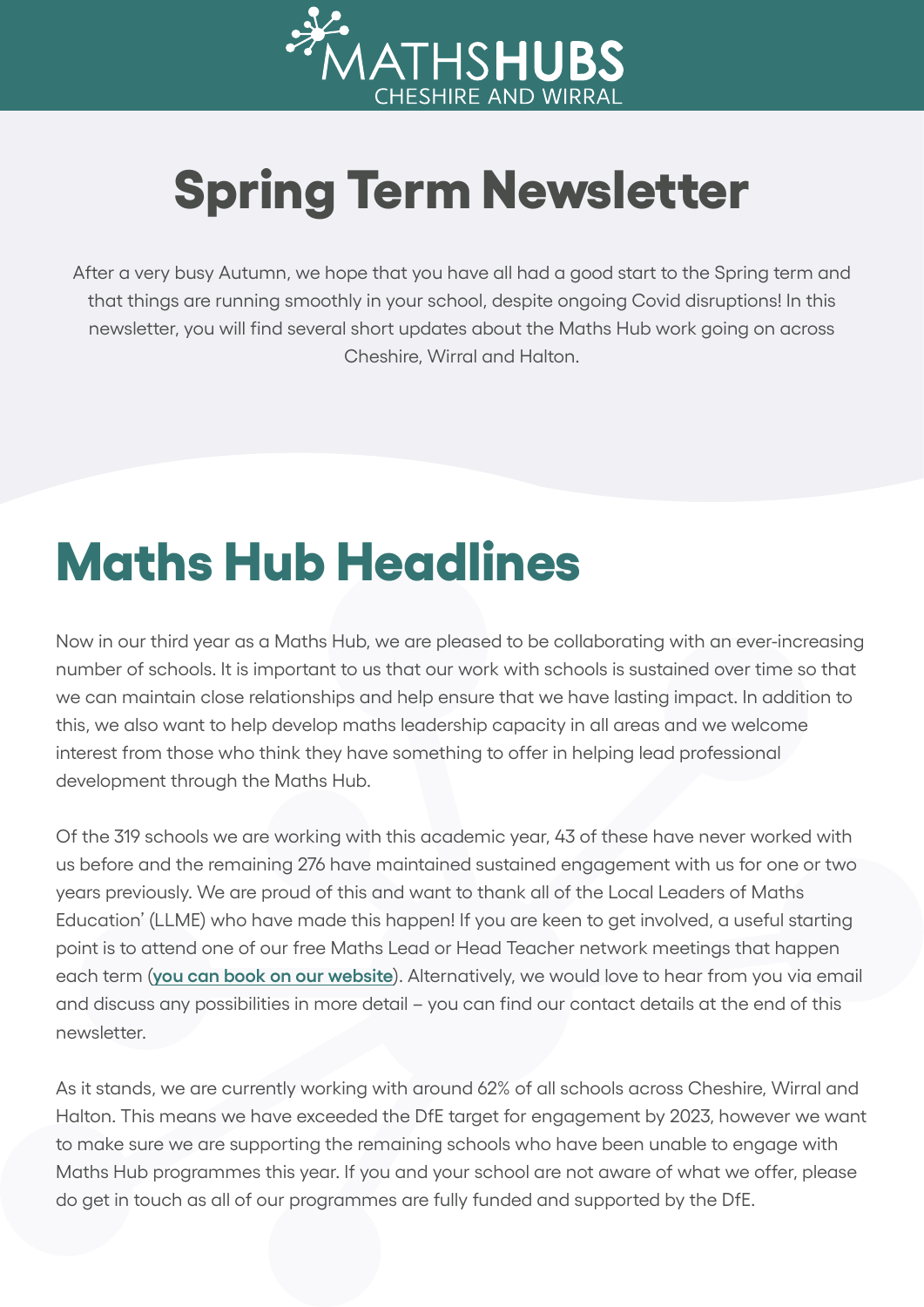# **Mastering Number (Reception, Y1 & Y2)**

By far our largest and most ambitious programme this year, Mastering Number involves us working with approximately 160 primary schools across the region (with close to 5000 primaries across the whole country). Each of these schools is using newly developed 'Mastering Number' resources that aim to support schools in fostering the essential knowledge and skills of early number, what we describe as 'number sense'. Not only should this support the necessary curriculum adaptations due to Covid disruption, but we also hope it will help improve schools' maths curriculums for the foreseeable future. We think it is a great programme, but don't take our word for it, read some of the feedback we have had so far below!

*"My Year 2 class are enjoying the daily sessions and are showing more awareness of how numbers are represented in different ways. They are also understanding more how numbers are made up of smaller numbers. Our main maths lessons have improved due to the children recognising numbers quickly especially if number bonds are involved... The children are showing much more confidence overall in their use of numbers and now our Rekenreks have arrived they are very excited to get to use them."*

*"As a teacher new to EYFS, the resources and guidance have been fantastic in guiding the pace of the learning as well as ideas to develop maths throughout the day."*

*"Children are able to subitise and show and say what number they see, explaining with positional language, again a big win! it does feel like this is laying stronger foundations in understanding number than previous approaches."*

*"Mastering Number has been greatly beneficial in revisiting prior learning. It has strengthened Year Two's number sense, which was particularly needed after so much disruption to this cohort's schooling. The programme has boosted our children's confidence as they enjoy and feel comfortable working with familiar numbers. They now apply their understanding to numbers to 100, and beyond."*

#### **Pupils in one primary school practise their subitising**

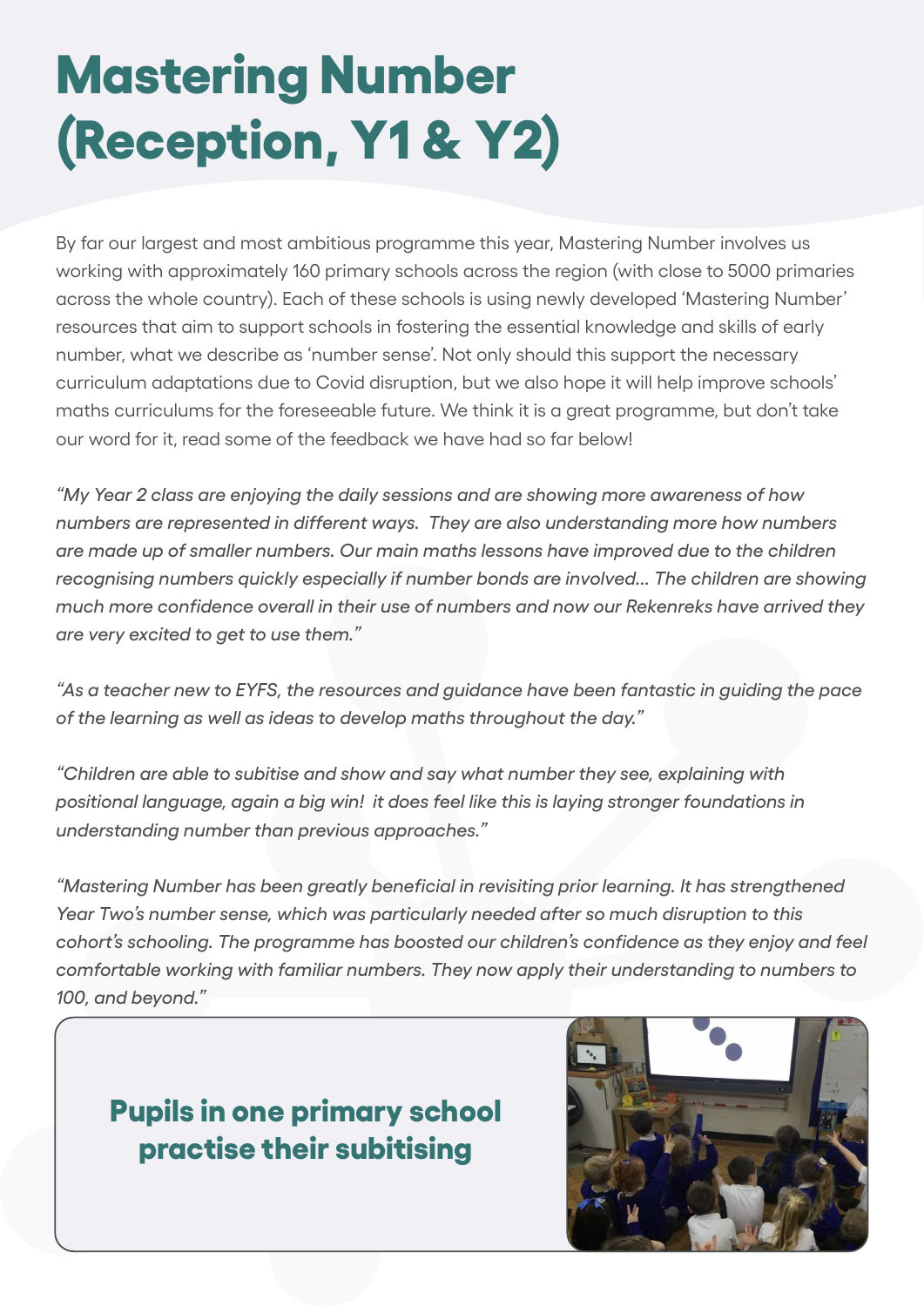## **Specialist Knowledge for Teaching Mathematics (Secondary non-specialists)**

One of our new programmes this year is designed to support anyone teaching secondary mathematics without a specialist degree in the subject. This can include those who do not hold QTS but have a commitment to teaching maths in the school. There is also some scope for us to be able to include those with mathematics specialist degrees, who would like to develop their subject knowledge further too.

This year we have a group of 16 teachers working together in this programme and, so far, they have attended three sessions that have been a mixture of face to face and online. In the most recent session, the group explored how we can most effectively teach trigonometry, focusing on the use of technology to learn from 'dynamic representations'. A 'dynamic' representation enables to learner to manipulate the mathematics and visually see the change happening, rather than it being purely theoretical.

The group are enjoying the sessions and gaining a lot of valuable knowledge and skills that will help improve their mathematics teaching.



#### **An example of a 'dynamic representation'**